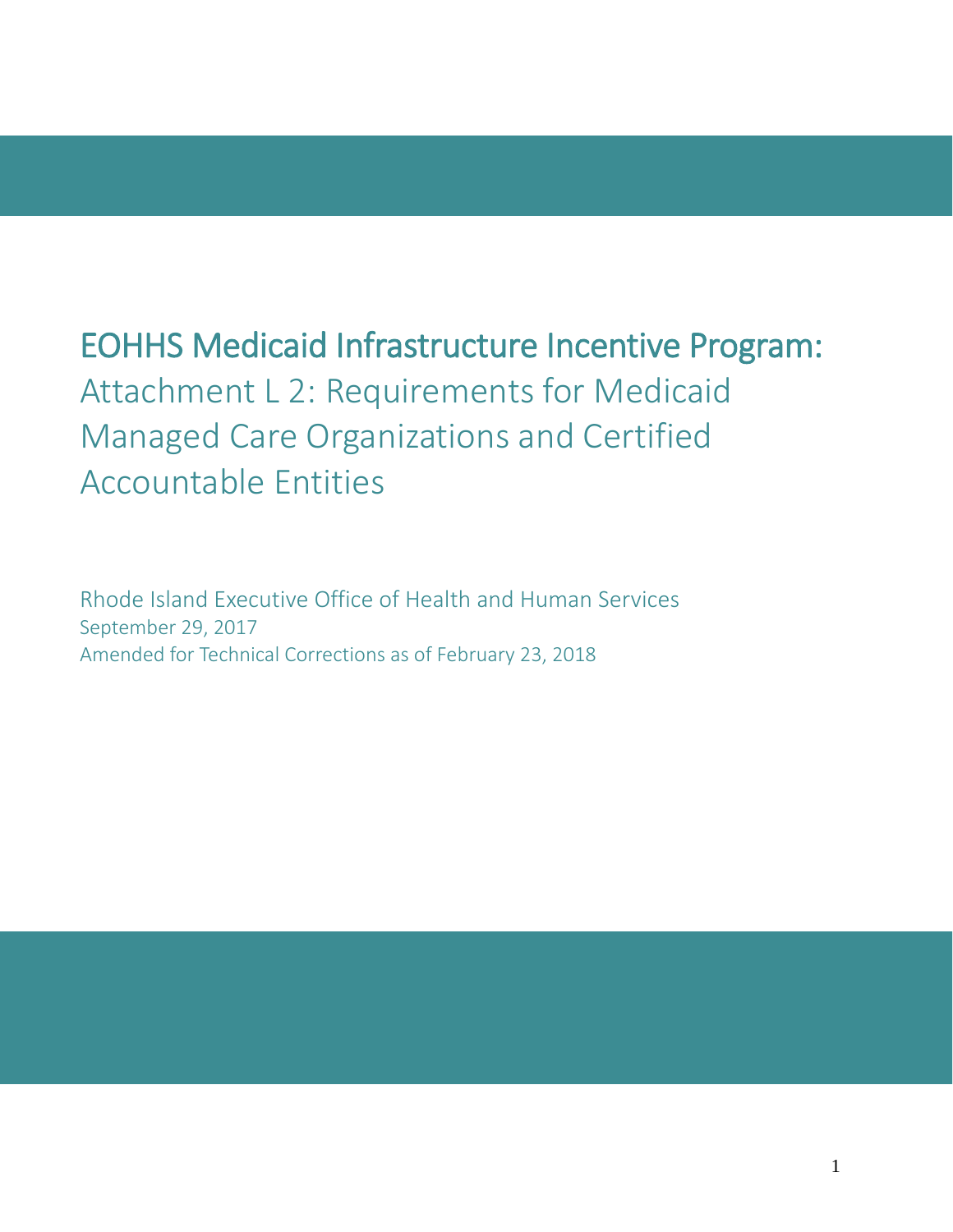# Table of Contents

| $\mathbf{L}$ | <b>Background and Context</b>                              | 3                       |
|--------------|------------------------------------------------------------|-------------------------|
|              | II. Medicaid Infrastructure Incentive Program              | $\overline{\mathbf{A}}$ |
|              | III. Determining Maximum Incentive Pool Funds              | 5                       |
|              | IV. AE Specific Health System Transformation Project Plans | $\mathcal{L}$           |
|              | V. EOHHS Priorities                                        | 11                      |
|              | VI. Allowable Areas of Expenditures                        | 11                      |
|              | VII. Required Performance Areas and Milestones             | 13                      |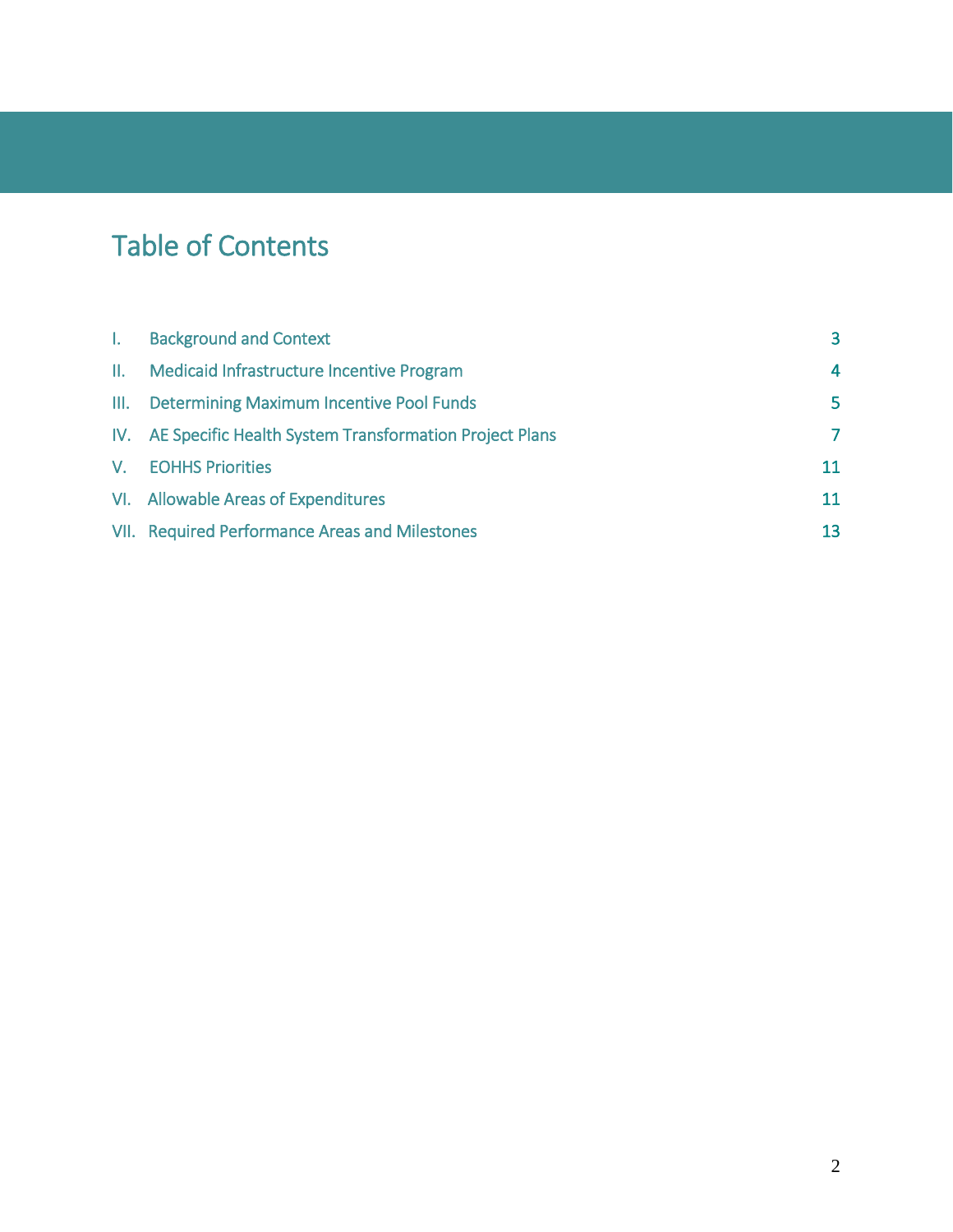# EOHHS Incentive Program Requirements

#### I. Background and Context

Beginning in late 2015, the Rhode Island (RI) Executive Office of Health and Human Services (EOHHS) began pursuing Medicaid waiver financing to provide support for Accountable Entities (AEs) by creating a pool of funds primarily focused on assisting in the design, development and implementation of the infrastructure needed to support Accountable Entities. RI submitted an application for such funding in early 2016 as an amendment to RI's current Global Medicaid 1115 Waiver. In October 2016, the Centers for Medicare & Medicaid Services (CMS) approved this waiver amendment, bringing \$129.8 million in Federal Financial Participation (FFP) to RI from November 2016 through December 2020. 1

This funding is based on the establishment of an innovative Health Workforce Partnership with RI's three public institutions of higher education (IHE): University of Rhode Island (URI), Rhode Island College (RIC), and the Community College of Rhode Island (CCRI), as illustrated below.



# Health System Transformation Project

 $\overline{a}$ 

The majority of the financing from this waiver amendment will be provided to AEs as incentivebased infrastructure funding via the state's managed care contracts. Other CMS supported components include:

<sup>&</sup>lt;sup>1</sup> The current Rhode Island 1115 Waiver is a 5-year demonstration, ending 12/31/2018. The STCs include DSHP funding authority through 2018, with a commitment articulated in the cover letter to extend this authority thru 2020 upon waiver renewal for a total funding opportunity of \$129 Million.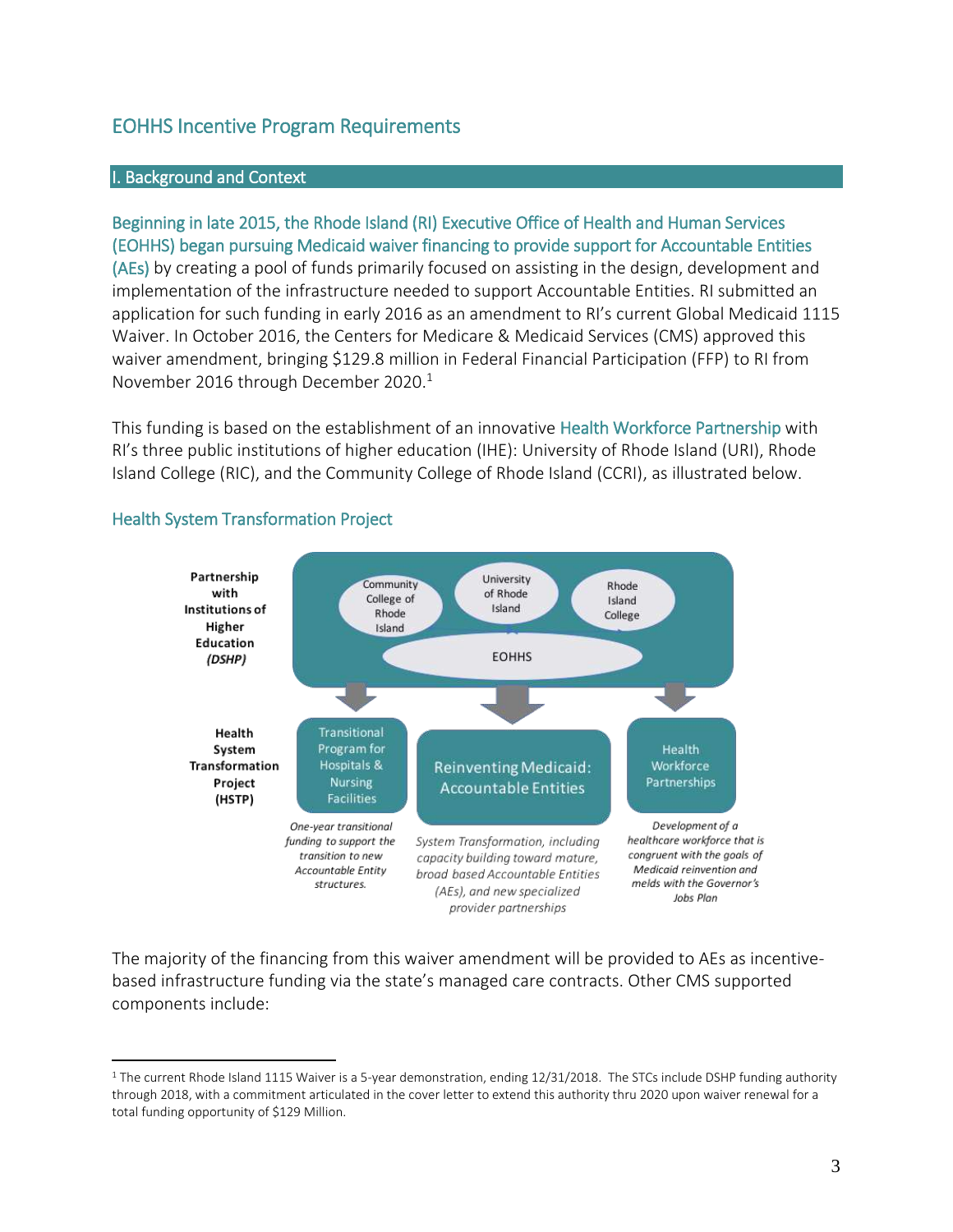- Investments in partnerships with Institutions of Higher Education (IHEs) for statewide health workforce development and technical assistance to AEs
- One-time funding to support hospitals and nursing facilities with the transition to new AE structures<sup>2</sup>
- Project management support to ensure effective and timely design, development and implementation of this program
- Project demonstration pilots and project evaluation funding to support continuous program learning, advancement and refinement
- Other supporting programs, including Consumer Assistance, Wavemaker Fellowship, TB Clinic, RI Child Audiology Center, and Center for Acute Infectious Disease Epidemiology

As mentioned above, the current RI 1115 Waiver expires December 31, 2018. The Special Terms and Conditions (STCs) of the waiver amendment include expenditure authority for this program of up to \$79.9 million FFP through the end date of the current waiver.

# II. Medicaid Infrastructure Incentive Program (MIIP)

Over the course of program years 1 through 4 EOHHS projects it will allocate an estimated \$95 million to the AE program through the Medicaid Infrastructure Incentive Program (MIIP), as shown below. This allocation is subject to available funds captured in accordance with CMS approved claiming protocols, and annual EOHHS review and approval. This program shall begin no earlier than January 2018 and shall be aligned with the state fiscal years as shown below. Note that Program Year 1 is an extended performance period to allow for differential start dates; as such it must begin no earlier than January 1, 2018 and no later than July 1, 2018 and must end on June 30, 2019.

|                                                     | Program Year 1   | Program Year 2     | Program Year 3    | Program Year 4    | Total  |
|-----------------------------------------------------|------------------|--------------------|-------------------|-------------------|--------|
|                                                     | SFY 2018-19      | SFY 2020           | SFY 2021          | SFY 2022          |        |
|                                                     | Jan 2018-Jun2019 | Jul 2019- Jun 2020 | Jul 2020-Jun 2021 | Jul 2021-Jun 2022 |        |
| Medicaid Infrastructure<br>Incentive Program (MIIP) | \$30 M           | \$30 M             | <b>S20 M</b>      | <b>S15 M</b>      | \$95 M |

#### An AE Program Advisory Committee shall be established by EOHHS.

This committee shall be chaired by EOHHS, with a community Co-Chair and shall include representation from participating managed care organizations (MCOs), AEs, and community stakeholders and shall:

- Support the development of AE infrastructure priorities
- Help target Medicaid Infrastructure Incentive Program funds to specific priorities that maximize impact
- Review specific uses of funds by each AE and MCO, such that individual AE Project plans are designed and implemented to maximum effect

 $\overline{a}$ <sup>2</sup> The STCs limit this program to be one-time only and to not exceed \$20.5 million, paid on or before December 31, 2017.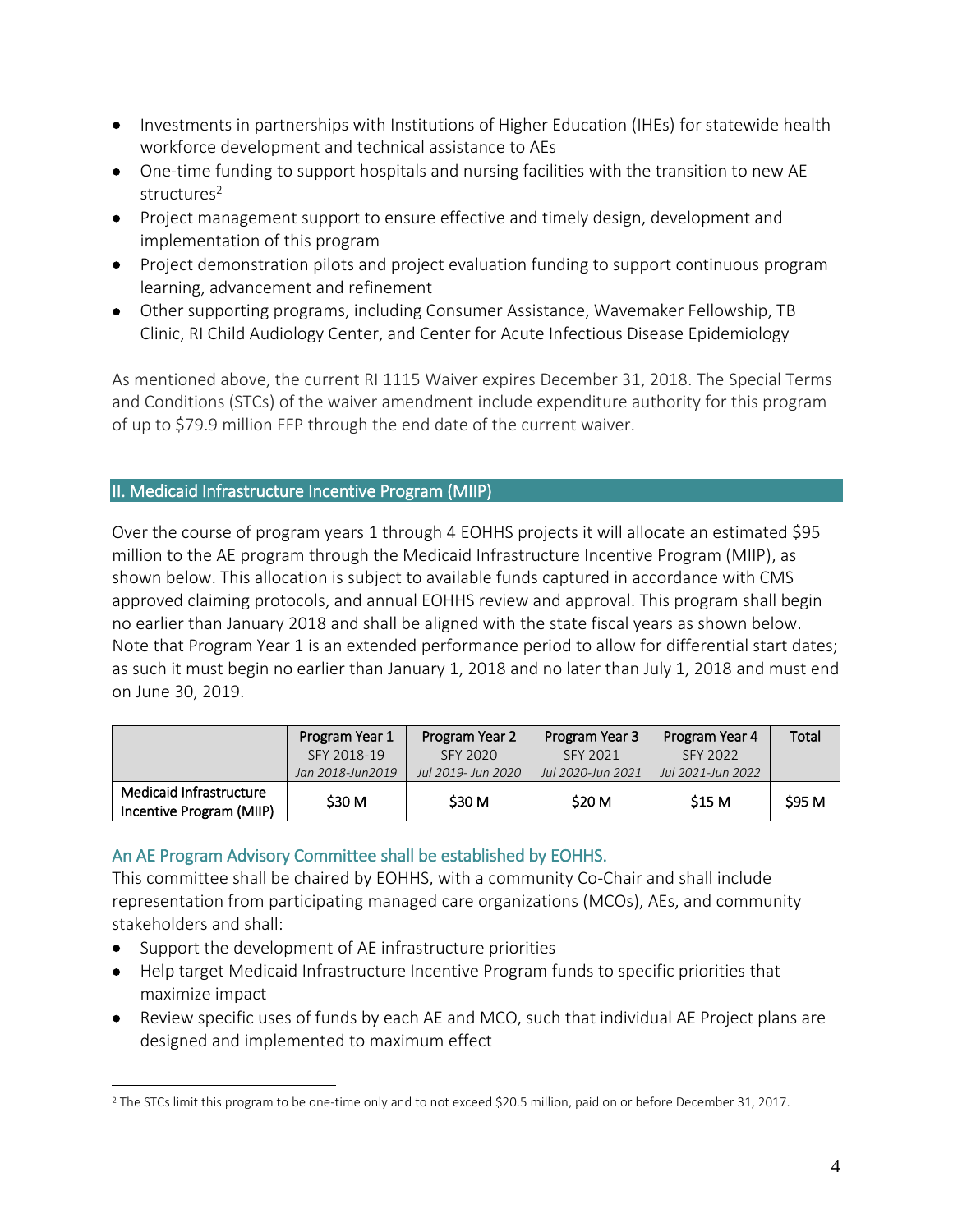- Support effective program evaluation and integrated learnings
- Identify effective ways to leverage the intersection between AE project plans and workforce development partnerships

#### The MIIP shall consist of three core programs:

(1) Comprehensive AE Program; (2) Specialized LTSS AE Pilot Program; and (3) Specialized Preeligibles AE Pilot Program. EOHHS shall allocate available HSTP funds to these three programs as follows, subject to available funds and EOHHS identification of priority areas of focus and assessment of readiness. This allocation shall be revisited annually.

|                                              | Program Year 1 |               | <b>Full Program</b> |
|----------------------------------------------|----------------|---------------|---------------------|
| AE Programs                                  |                | %             |                     |
| Comprehensive AE Program                     | \$21 M         | 65-70%*       | 60% - 70%           |
| Specialized LTSS Pilot AE Program            | \$9 M          | $30 - 35\%$ * | 25% - 35%           |
| Specialized Pre-eligibles Pilot AE Program** | \$0 M          | 0%            | 5%-15%              |
| <b>Total Funds</b>                           | \$30 M         | 100%          | 100%                |

\*For the purposes of illustration, PY 1 assumes a 70/30 distribution of funds between the Comprehensive AE Program and the Specialized LTSS AE Pilot Program

\*\*Authority for this program is dependent upon CMS approval under the RI Medicaid 1115 waiver renewal, to be submitted to CMS in December 2017, effective 1/1/2019.

AEs participating in both the Comprehensive AE Program and Specialized LTSS Pilot AE Program will be eligible to receive funding from both incentive pools.

#### III. Determining Maximum Incentive Pool Funds

The MIIP shall include three dimensions:



# Maximum Total Incentive Pool (TIP)

The maximum Total Incentive Pool (TIP) is provided in the table below. This TIP shall be allocated to AEIP and MCO-IMP pools specific to each MCO-AE relationship by EOHHS based on the guidelines established below and specific funding details defined and released by EOHHS on a yearly basis.

#### 1. MCO Incentive Management Pool (MCO-IMP)

Assuming satisfactory MCO performance, the MCO Incentive Management Pool that can be earned by the MCOs shall be eight percent (8%) of the Total Incentive Pool. However, to the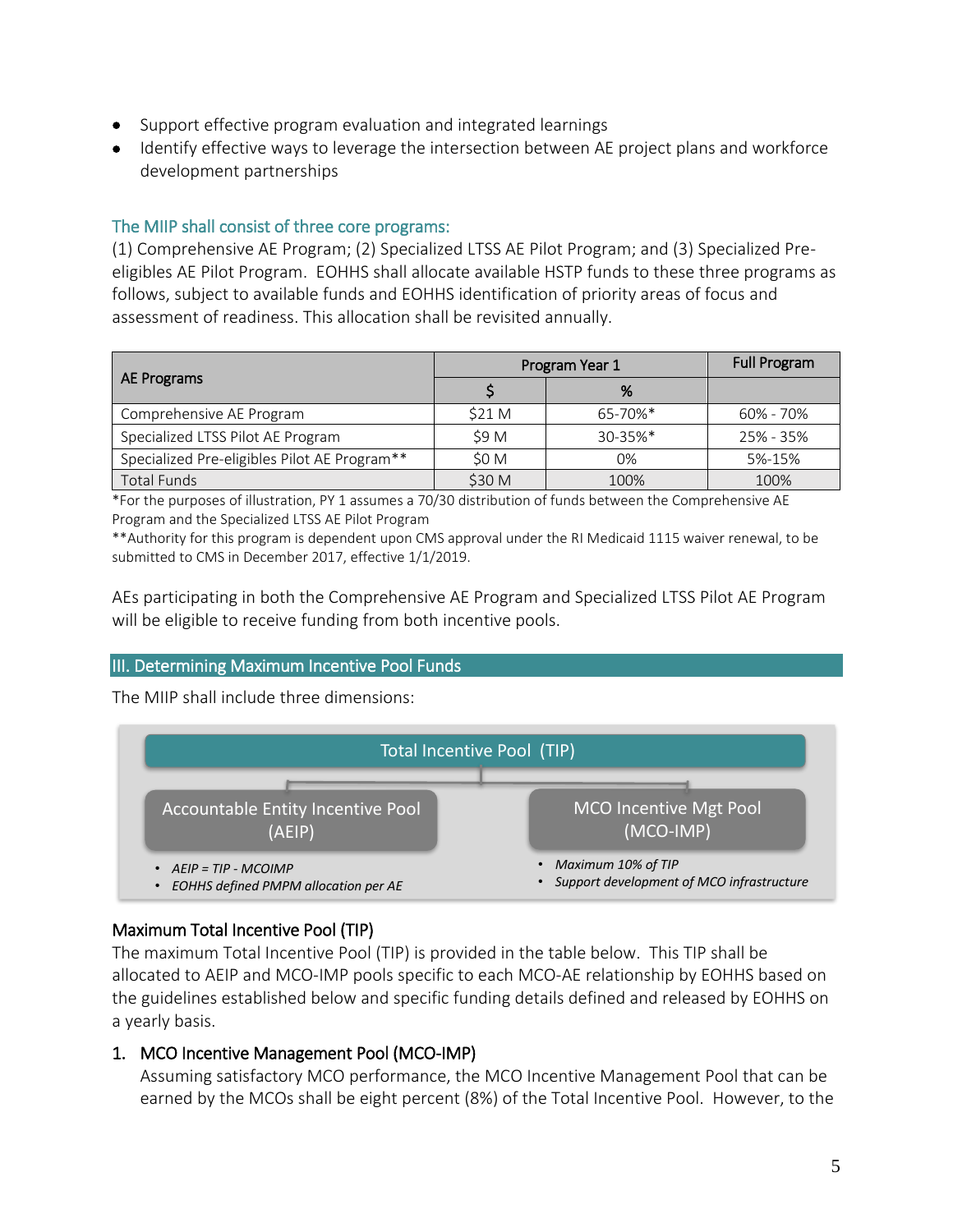degree that the MCO has more than the minimally required number of contracts with AEs, the maximum MCO-IMP shall be increased by one percent for each AE contract to a maximum of ten percent (10%). These funds are intended for use toward advancing program success, including program administration and oversight, assisting with the development of the necessary infrastructure to support a new business model, and establishing shared responsibilities, information requirements and reporting between EOHHS, the MCO and the Accountable Entities.

# 2. Accountable Entity Incentive Pool (AEIP)

The Accountable Entity Incentive Pool shall equal the Total Incentive Pool minus the maximum MCO Incentive Program Management Pool (AEIP =TIP – MCO-IMP). This shall determine the total annual amount and schedule of incentive payments each participating AE may be eligible to receive from the Accountable Entity Incentive Pool.

| <b>MIIP Funds</b><br><b>Program Year 1</b><br>Jan 2018-Jun 2019 | <b>Accountable Entity</b><br>Incentive Pool (AEIP) | <b>MCO</b> Incentive<br><b>Management Pool</b><br>(MCO-IMP) | <b>Total Incentive Pool</b><br>(TIP) |
|-----------------------------------------------------------------|----------------------------------------------------|-------------------------------------------------------------|--------------------------------------|
| Comprehensive AE Program                                        | \$18.9 M                                           | \$2.1 <sub>M</sub>                                          | \$21.0 <sub>M</sub>                  |
| Specialized LTSS Pilot Program                                  | \$8.1 <sub>M</sub>                                 | \$0.9 M                                                     | \$9.0 M                              |
| <b>Total Funds</b>                                              | \$27.0 M                                           | \$3.0 M                                                     | \$30.0 M                             |
| % Total                                                         | 90%                                                | 10%                                                         | 100%                                 |

Consistent with this structure, Program Year 1 MIIP funds shall be allocated as follows, subject to available funds:

# AE-Specific Incentive Pools

Certified AEs in qualified Alternative Payment Methodology (APM) contracts consistent with EOHHS requirements must be eligible to participate in the Medicaid Infrastructure Incentive Program. Each MCO must create an AE-Specific Incentive Pool for each Certified AE to establish the total incentive dollars that may be earned by each AE during the period.

For Program Year 1, this AE Specific Incentive Pool shall be calculated by the MCOs as follows:

• Comprehensive AE- Specific Incentive Pools shall be an incentive pool amount derived from a per member per month (PMPM) times the number of attributed lives in accordance with the following formula.

| <b>PMPM Multiplier*</b> | x Attributed Lives                                                                    | x <sub>12</sub>              |
|-------------------------|---------------------------------------------------------------------------------------|------------------------------|
| \$7.87                  | At the start of each Program Year in<br>accordance with EOHHS defined<br>requirements | Translate to Member<br>Month |

\*Note that the PMPM Multiplier shown above has been established by EOHHS for Program Year 1; the PMPM Multiplier will be defined and released on a yearly basis by EOHHS.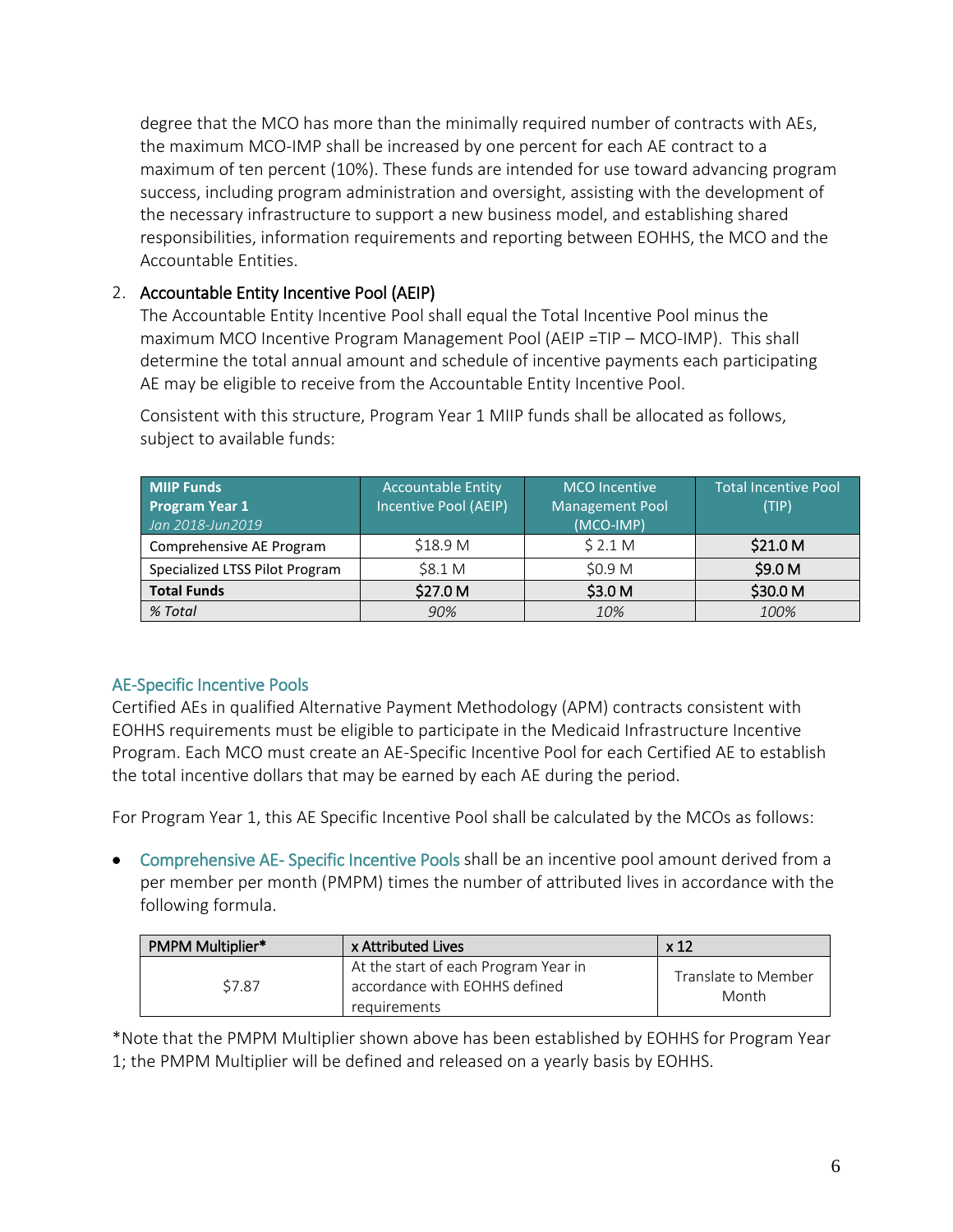The Specialized LTSS Pilot AE-Specific Incentive Pool shall be determined on a per AE basis, in accordance with the formula below. The pool funding depends upon the number of Certified participating LTSS Pilot AEs as follows. This pool structure shall be finalized by EOHHS within 30 days of AE Certification. If there are fewer than four (4) certified AEs, the funds per AE remain unchanged, and any unallocated funds will be retained for future Specialized AE program use.

| # Certified LTSS AEs | Program Year 1 Total \$ Per Certified LTSS AE |
|----------------------|-----------------------------------------------|
|                      | \$2.0 M                                       |
|                      | \$2.0 M                                       |
|                      | \$2.0 M                                       |
|                      | \$1.6 <sub>M</sub>                            |
|                      | \$1.4 M                                       |

Note that the Specialized LTSS Program is a pilot, and as such is intended to both enhance core capabilities and provide a basis for testing the validity of the APM model. As such, 20% of the AE Specific Incentive Pool shall be set aside to support the potential shared savings associated with each AE's Total Cost of Care target, inclusive of the required quality multiplier, in accordance with state defined APM requirements, as specified in Section VII of this document.

# IV. AE Specific Health System Transformation Project Plans (HSTP Plans)

Under the terms of Rhode Island's agreement with the federal government, this is not a grant program. AEs must earn payments by meeting metrics defined by EOHHS and its managed care partners, and approved by CMS to secure full funding.

Certified AEs and MCOs must jointly develop individual Health System Transformation Project Plans (HSTP Plans) that identify clear project objectives and specify the activities and timelines for achieving the proposed objectives. Actual AEIP incentive payment amounts to AEs will be based on demonstrated AE performance, accordingly, incentive payments actually earned by the AE may be less than the amount they are potentially eligible to earn. MCOs shall not be entitled to any portion of funds from the Accountable Entity Incentive Pool that are not earned by the AE. Any monies not remitted to an AE from the Accountable Entity Incentive Pool must be returned to EOHHS.

#### Specifications Regarding Allowable AE Specific HSTP Project Plans

Approvable HSTP Project Plans must specify:

#### • Core Goals

Approvable project plans must demonstrate how the project will advance the core goals of the Health System Transformation Project and identify clear objectives and steps for achieving the goals.

#### • Data Driven Identification of Shared MCO/AE Priorities

Plan must identify a set of shared MCO/AE priorities based on population specific analysis of service needs, capabilities and key performance indicators. To inform this work the MCO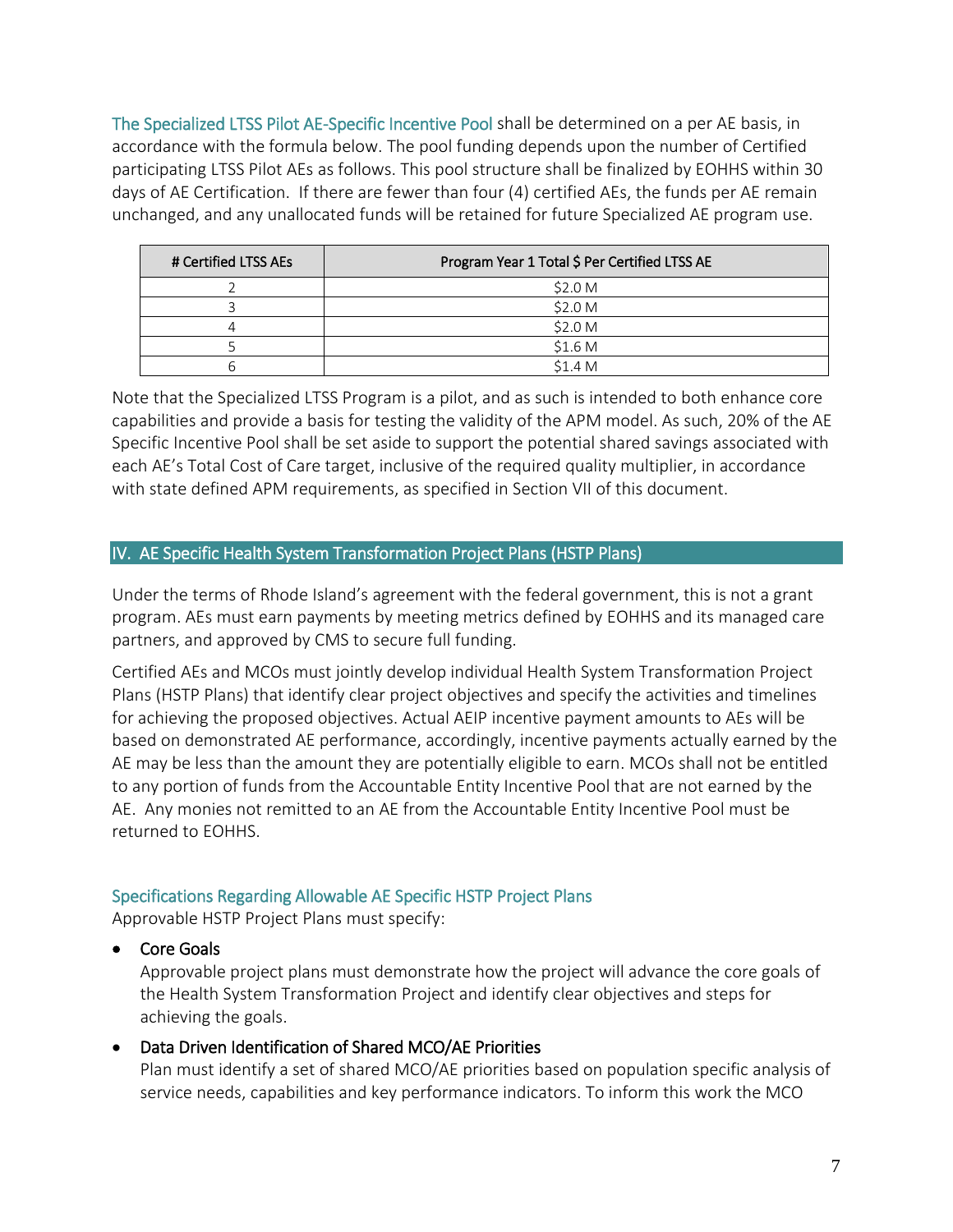shall provide a population specific analysis of the AE's attributed population. The data driven assessment may provide a basis for risk segmentation of the population served by the AE that can help guide project plans. Data analyses may identify patterns of gaps in coordinated care for population subgroups such as adults with co-occurring medical and behavioral health needs and/or may identify avoidable inpatient or emergency department utilization in specific geographic areas. Project plans then focus on tangible projects within the certification domain areas, such as IT capability to identify and track needs or strengthen targeted care management or patient engagement processes. This provides for the linkage between recognized areas of need/opportunity and developmental tasks. Shared priorities must be developed through a joint MCO/AE working group that includes clinical leadership from both the MCO and the  $AE<sup>3</sup>$  and using a data driven approach to consider issues such as:

- o EOHHS priorities, as defined in Section V
- o Data driven assessment of the specific needs of the population served by the AE
- o The service profile of the AE (current and proposed)
- o Specific gaps in AE capacities and capabilities as defined in the AE Certification Application
- o Key Performance gaps, in quality and outcomes, relative to the populations served
- o Areas of potential enhancement of workforce skill sets to better enable system transformation

#### • AE Specific Core Projects: Workplan and Budget

The AE must develop a multi-year workplan and budget to address these priorities over the course of the program (Program Year 1-4). A more detailed workplan and budget must be developed for Program Year 1 that identifies a requested set of core projects in the pertinent Domains needed to address the Shared MCO/AE Priorities. Workplan objectives for Program Years 2-4 would be at a higher level with increased refinement for the subsequent periods. To avoid duplication of funds, each core project must be MCO specific, and must specify the requested Areas of Expenditure consistent with requirements in Section VI.

#### • Performance Areas and Milestones

 $\overline{a}$ 

Approvable project plans must set milestones and deadlines for the meeting of metrics associated with each of the Core Projects to ensure timely performance, consistent with requirements in Section VII.

#### MCO Review Committee Guidelines for Evaluation

The MCO shall convene a review committee to evaluate the Detailed Workplan and Budget described above. EOHHS shall have a designee that participates on the MCO evaluation committee to ensure the state's engagement in the evaluation of the project plan and associated recommendations for approval or disapproval. The MCO Review Committee, in accordance with EOHHS guidelines, shall determine whether:

<sup>&</sup>lt;sup>3</sup> Note: Membership in this Working Group shall be specified in the AE application, as a condition of certification.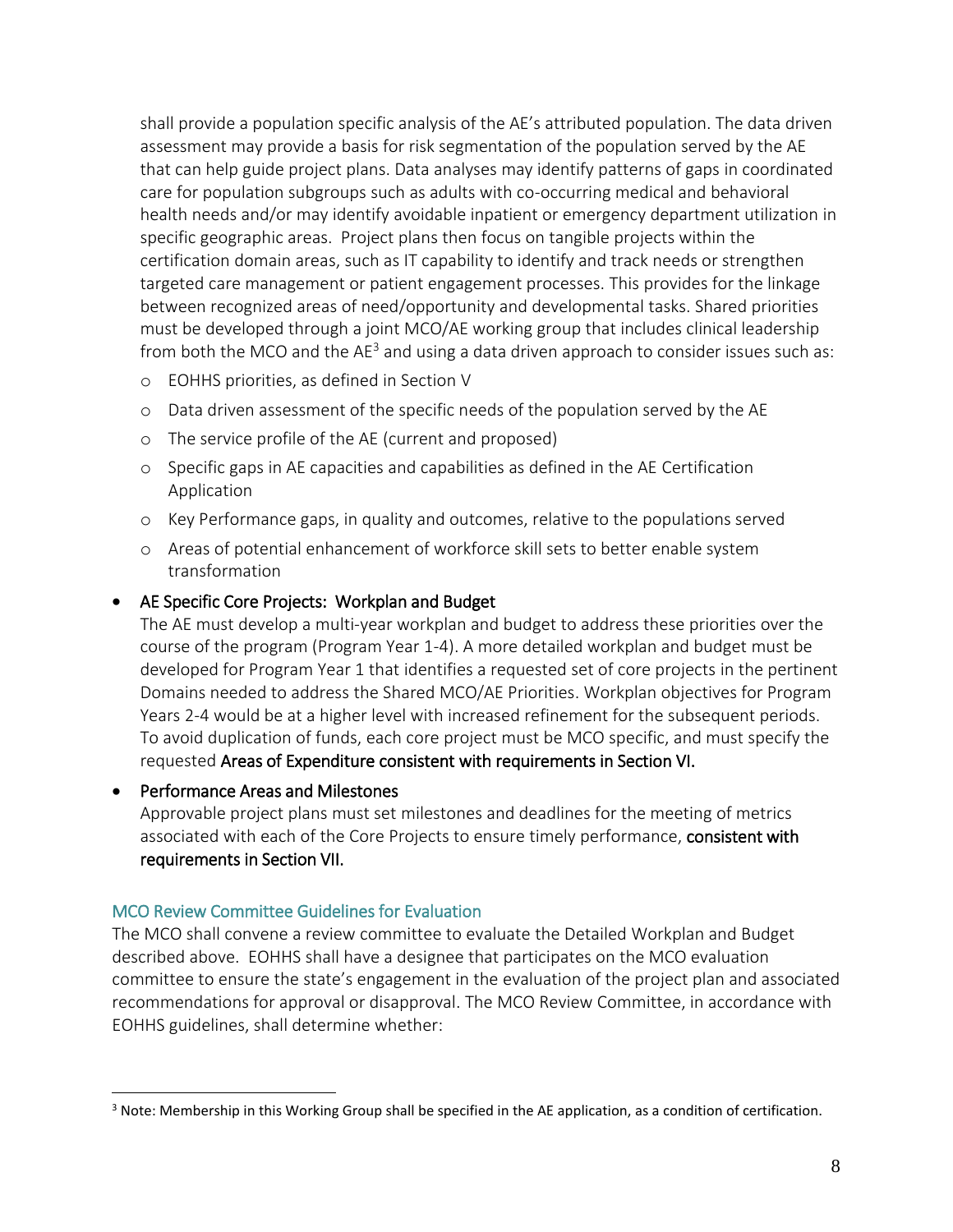• Core Projects as submitted are eligible for award

Eligible core projects will include a workplan that clearly addresses EOHHS priority areas and includes the types of activities targeted for funds.

• Core Projects that merit Incentive Funding

Projects must show appropriateness for this program by including the following:

- o Clear statement of understanding of the intent of incentive dollars
- o Rationale for this incentive opportunity, including a clear description of the objective for the project and how achieving that objective will promote health system transformation for that AE
- o Confirmation that the project does not supplant funding from any other source and that project funding is non-duplicative of any submissions made to another MCO
- o The inclusion of a gap analysis and an explanation of how the workplan and associated incentive plan and budget address these gaps
- o Clear interim and final project milestones and projected impacts, as well as criteria for recognizing achievement of these milestones and quantifying these impacts
- Incentive Funding request is reasonable and appropriate

The funding request must be reasonable for the project identified, with funds clearly dedicated to this project. The level and apportionment of the incentive funding request must be commensurate with value and level of effort required.

At the discretion of the EOHHS designee, the designee may refer the proposed project for EOHHS review and approval prior to development of the subcontract between the MCO and the AE.

Development of the proposed project plan and its acceptance by the MCO Review Committee shall be considered a Performance Milestone of the HSTP Program, as specified in Section VII.

# Required Structure for Implementation

The Incentive Funding Request must be awarded to the AE via a Contract Amendment between the MCO and the AE. The Contract Amendment shall:

- Be subject to EOHHS review and approval
- Incorporate the central elements of the approved AE submission, including:
	- Stipulation of program objective
	- Scope of activity to achieve (may be incorporated via reference to separate project plan)
	- Performance schedule and performance metrics
	- Payment terms basis for earning incentive payment(s) commensurate with the value and level of effort required.
- Define a review process and timeline to evaluate progress and determine whether AE performance warrants incentive payments. The MCO must certify that an AE has met its approved metrics as a condition for the release of associated Health System Transformation Project funds to the AE.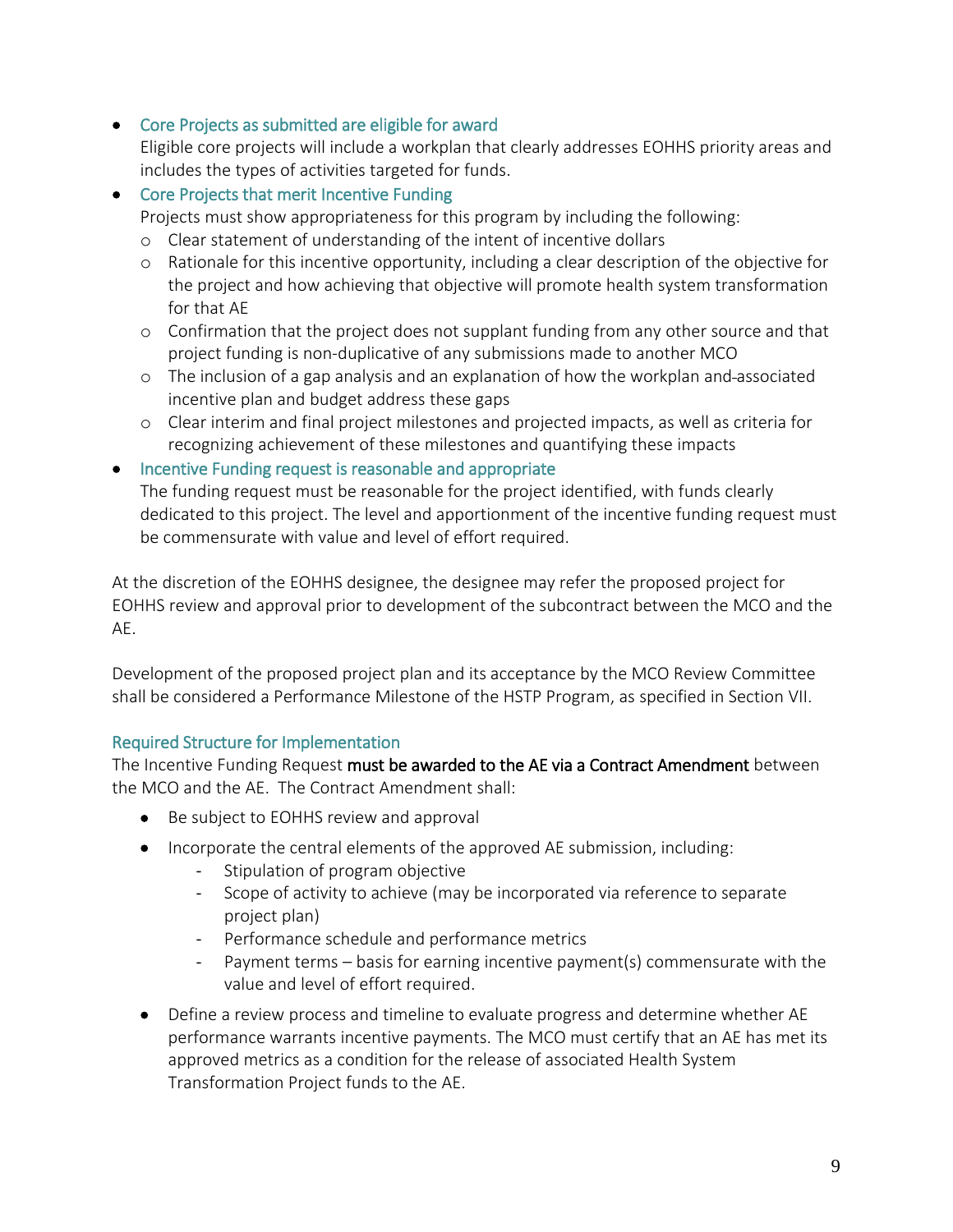- Minimally require that AEs submit semi-annual reports to the MCO using a standard reporting form to document progress in meeting quality and cost objectives that would entitle the AE to qualify to receive Health System Transformation Project payments; such reports will be provided to EOHHS by the MCO. 4
- Stipulate that the AE earn payments through demonstrated performance. The AE's failure to fully meet a performance metric under its AE Health System Transformation Project Plan within the timeframe specified will result in forfeiture of the associated incentive payment (i.e. there will be no payment for partial fulfillment).
- Provide a process by which an AE that fails to meet a performance metric in a timely manner (thereby forfeiting the associated Health System Transformation Project Payment) can reclaim the payment at a later point in time (not to exceed one year after the original performance deadline) by fully achieving the original metric in combination with timely performance on a subsequent related metric.

# Reconciliation

In advance of the MCOs payments to AEs, the MCO shall receive payment from EOHHS in the amount and schedule agreed upon with EOHHS. MCOs shall make associated payments to AEs within thirty (30) calendar days of receipt of payment. The MCO will maintain a report of funds received and disbursed by transaction in a format and in the level of detail specified by EOHHS. Within fifteen days after the end of each calendar quarter, the MCO will provide the report to EOHHS for reconciliation. The MCO will work with EOHHS to resolve any discrepancies within fifteen calendar days of notification of such discrepancy. Any Incentive Program funds that are not earned by EOHHS Certified AEs as planned will be returned to EOHHS within thirty days of such request by EOHHS. An AE's failure to fully meet a performance metric within the time frame specified will result in forfeiture of the associated incentive payment (i.e., no payment for partial fulfillment). An AE that fails to meet a performance metric in a timely fashion can earn the incentive payment at a later point in time (not to exceed one year after the original performance deadline) by fully achieving the original metric in combination with timely performance on a subsequent related metric.

#### Project Plan Modifications

Subcontracts between the AE and the MCO associated with AE-specific HSTP Project Plans may only be modified with state approval. EOHHS may require that a plan be modified if it becomes evident that the previous targeting/estimation is no longer appropriate or that targets were greatly exceeded or underachieved.

# V. EOHHS Priorities

 $\overline{a}$ 

Each MCO's AE Incentive Pool budget and actual spending must align with the priorities of EOHHS as developed with the support of the Advisory Committee and shown below. Note: This

<sup>4</sup> Reporting templates will be developed in partnership with EOHHS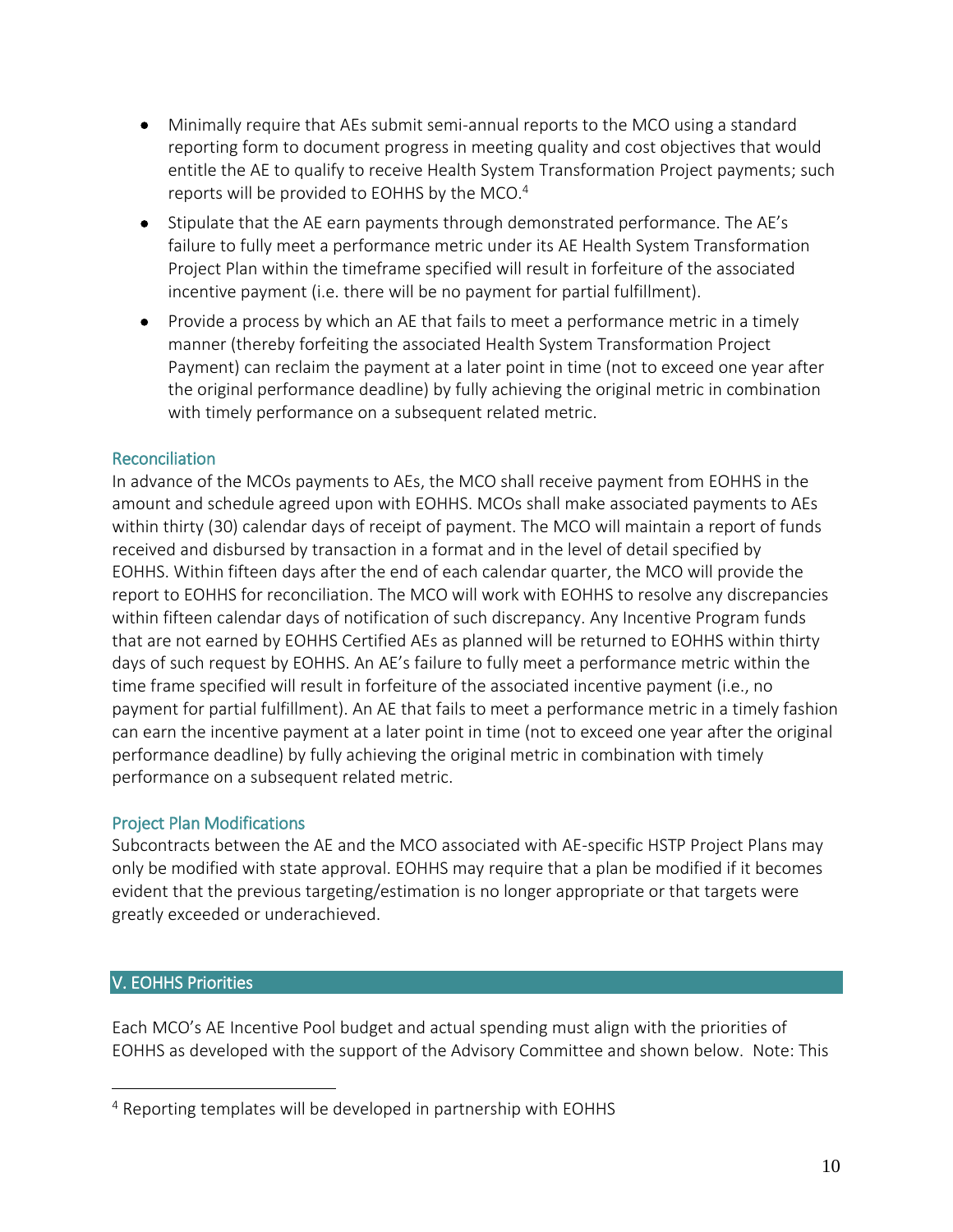is a draft set of priorities – a final set of priorities shall be reviewed by the Advisory Committee and confirmed by EOHHS.

| Program                                     | <b>Priorities</b>                                                                                                                                                                                                                                            |
|---------------------------------------------|--------------------------------------------------------------------------------------------------------------------------------------------------------------------------------------------------------------------------------------------------------------|
| Comprehensive<br><b>AEs</b>                 | Integration and innovation in behavioral health care<br>$\bullet$<br>Integration and innovation in SUD treatment<br>Integration and intervention in social determinants, including cross system impacts<br>$\bullet$                                         |
| <b>Specialized Pilot</b><br><b>LTSS AEs</b> | Developing programs and care coordination processes to enable people to reside safely<br>٠<br>in a community setting and to promote timely care transitions and reduced<br>institutional/ED utilization                                                      |
|                                             | Home and Community based Behavioral Health capacity development for specialized<br>adult day care, home care, and alternative living arrangements with capacity to serve<br>members with behavioral health and/or dementia/Alzheimer's related service needs |
|                                             | Repurposing skilled nursing capacity for acute psychiatric transitions and/or adult day<br>capacity                                                                                                                                                          |

Consistent with these priorities and the requirements of the AE Certification Standards, Comprehensive AEs shall be required to demonstrate that at least 10% of Program Year 1 Incentive funds are allocated to partners who provide specialized services to support behavioral health care, substance abuse treatment and/or social determinants.

# VI. Allowable Areas of Expenditure

Allowable uses of funds include the following three core areas and eight domains. Costs must be reasonable for services rendered.

EOHHS anticipates that some AEs incentives in Program Year 1 may be weighted toward development in core readiness domains 1-3 as set forth in the certification standards, as AEs build the capacity and tools required for effective system transformation. However, over time the allowable areas of expenditure will be required to shift toward system transformation capacities (domains 4-8). As such, in Program Year 1, allowable Readiness Expenditures (Category A, Domains 1 through 3 below), are limited as follows:

- Comprehensive AEs may devote no more than 30% of the total HSTP incentive pool to projects in the in the readiness category (Domains 1-3)
- Specialized AEs may devote no more than 60% of the total HSTP incentive pool to projects in the readiness category (Domains 1-3)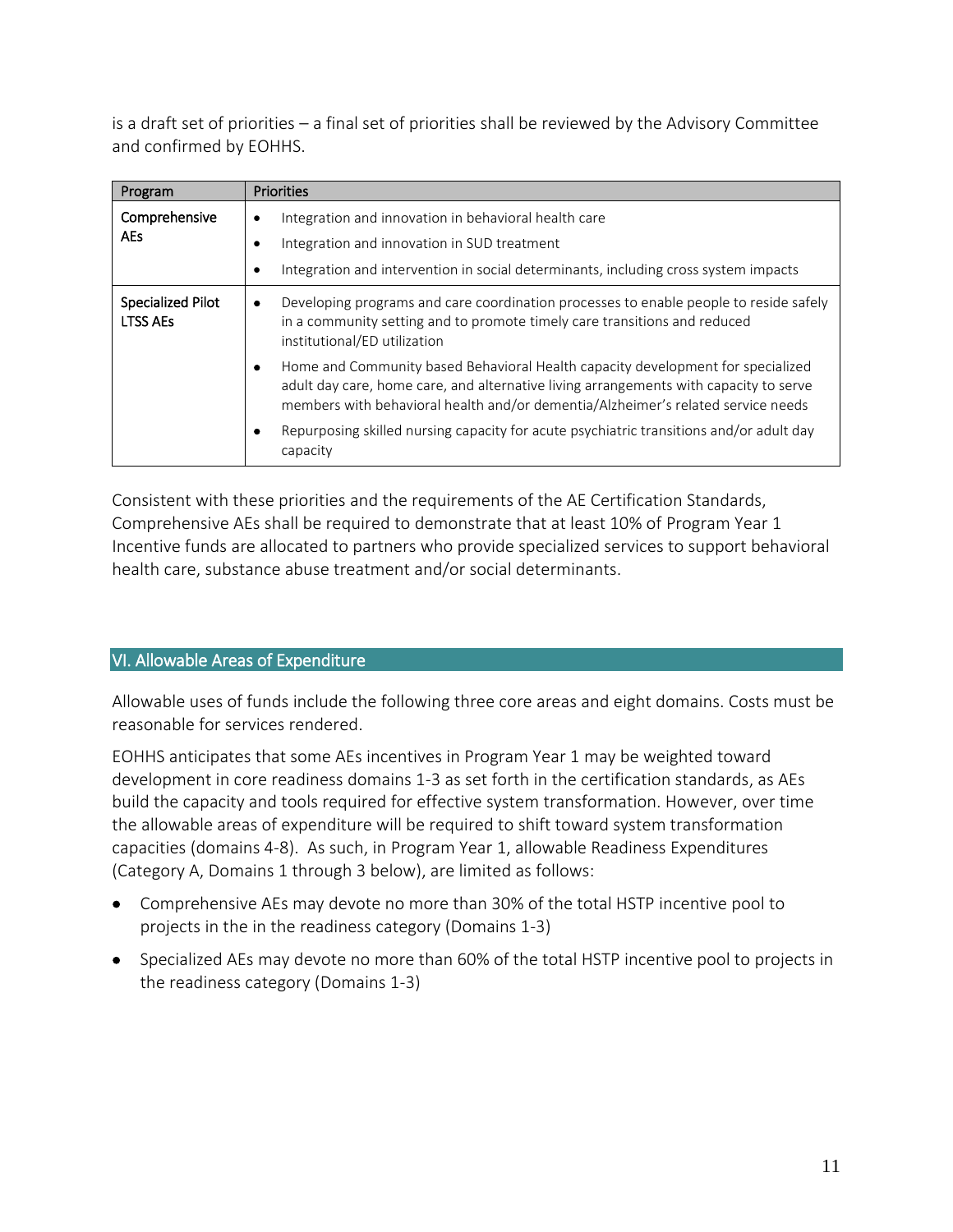|                          | Domains                                                                     | Allowable Uses of Funds                                                                                                                                                                                                                                                                                                                                                                                                                                                                                                                                                                                                                                                                 |
|--------------------------|-----------------------------------------------------------------------------|-----------------------------------------------------------------------------------------------------------------------------------------------------------------------------------------------------------------------------------------------------------------------------------------------------------------------------------------------------------------------------------------------------------------------------------------------------------------------------------------------------------------------------------------------------------------------------------------------------------------------------------------------------------------------------------------|
|                          | 1.<br>Breadth and<br>Characteristics<br>of Participating<br>Providers       | Building provider base, population specific provider capacity, interdisciplinary<br>$\bullet$<br>partnerships, developing a defined affiliation with community based<br>organizations (CBOs)<br>Developing full continuum of services, Integrated PH/BH, Social determinants<br>$\bullet$                                                                                                                                                                                                                                                                                                                                                                                               |
| <b>Readiness</b><br>خ    | 2.<br>Corporate<br>Structure and<br>Governance                              | Establishing a distinct corporation, with interdisciplinary partners joined in a<br>$\bullet$<br>common enterprise                                                                                                                                                                                                                                                                                                                                                                                                                                                                                                                                                                      |
|                          | 3.<br>Leadership and<br>Management                                          | Establishing an initial management structure/staffing profile<br>$\bullet$<br>Developing ability to manage care under Total Cost of Care (TCOC) arrangement<br>$\bullet$<br>with increased risk and responsibility                                                                                                                                                                                                                                                                                                                                                                                                                                                                      |
| B. IT Infrastructure*    | Data Analytic<br>4.<br>Capacity and<br>Deployment                           | Building core infrastructure: EHR capacity, patient registries, Current Care<br>$\bullet$<br>Provider/care managers' access to information: Lookup capability, medication<br>$\bullet$<br>lists, shared messaging, referral management, alerts<br>Patient portal<br>$\bullet$<br>Analytics for population segmentation, risk stratification, predictive modeling<br>$\bullet$<br>Integrating analytic work with clinical care: Clinical decision support tools, early<br>$\bullet$<br>warning systems, dashboard, alerts<br>Staff development and training - individual/team drill downs re: conformance<br>$\bullet$<br>with accepted standards of care, deviations from best practice |
|                          | 5.<br>Commitment<br>to Population<br>Health and<br>System<br>Transformation | Developing an integrated strategic plan for population health that is population<br>$\bullet$<br>based, data driven, evidence based, client centered, recognizes Social<br>Determinants of Health, team based, integrates BH, IDs risk factors<br>Healthcare workforce planning and programming<br>$\bullet$                                                                                                                                                                                                                                                                                                                                                                            |
| C. System Transformation | Integrated<br>6.<br>Care<br>Management                                      | Systematic process to ID patients for care management<br>$\bullet$<br>Defined Coordinated Care Team, with specialized expertise and staff for distinct<br>$\bullet$<br>subpopulations<br>Individualized person-centered care plan for high risk members<br>$\bullet$                                                                                                                                                                                                                                                                                                                                                                                                                    |
|                          | Member<br>7.<br>Engagement<br>and Access                                    | Defined strategies to maximize effective member contact and engagement<br>$\bullet$<br>Use of new technologies for member engagement, health status monitoring and<br>$\bullet$<br>health promotion                                                                                                                                                                                                                                                                                                                                                                                                                                                                                     |
|                          | 8.<br>Quality<br>Management                                                 | Defined quality assessment & improvement plan, overseen by quality committee<br>$\bullet$                                                                                                                                                                                                                                                                                                                                                                                                                                                                                                                                                                                               |

\* The state may make direct investments in certain technology to support provider to provider EHR communication, such as dashboards and alerts. This investment would be made directly by the state with vendor(s) which would have the capacity and expertise to create and implement this technology in AEs statewide. This may be done in certain technology areas where direct purchasing by the state would result in significant efficiencies and cost savings. The products and tools resulting from this direct state technology investment would be made available to all AEs at no upfront charge. AEs would have the choice to either utilize the statewide tool at no charge or pay for their own tool. In this case, DSRIP funds would not be available for the AE to separately purchase such a tool.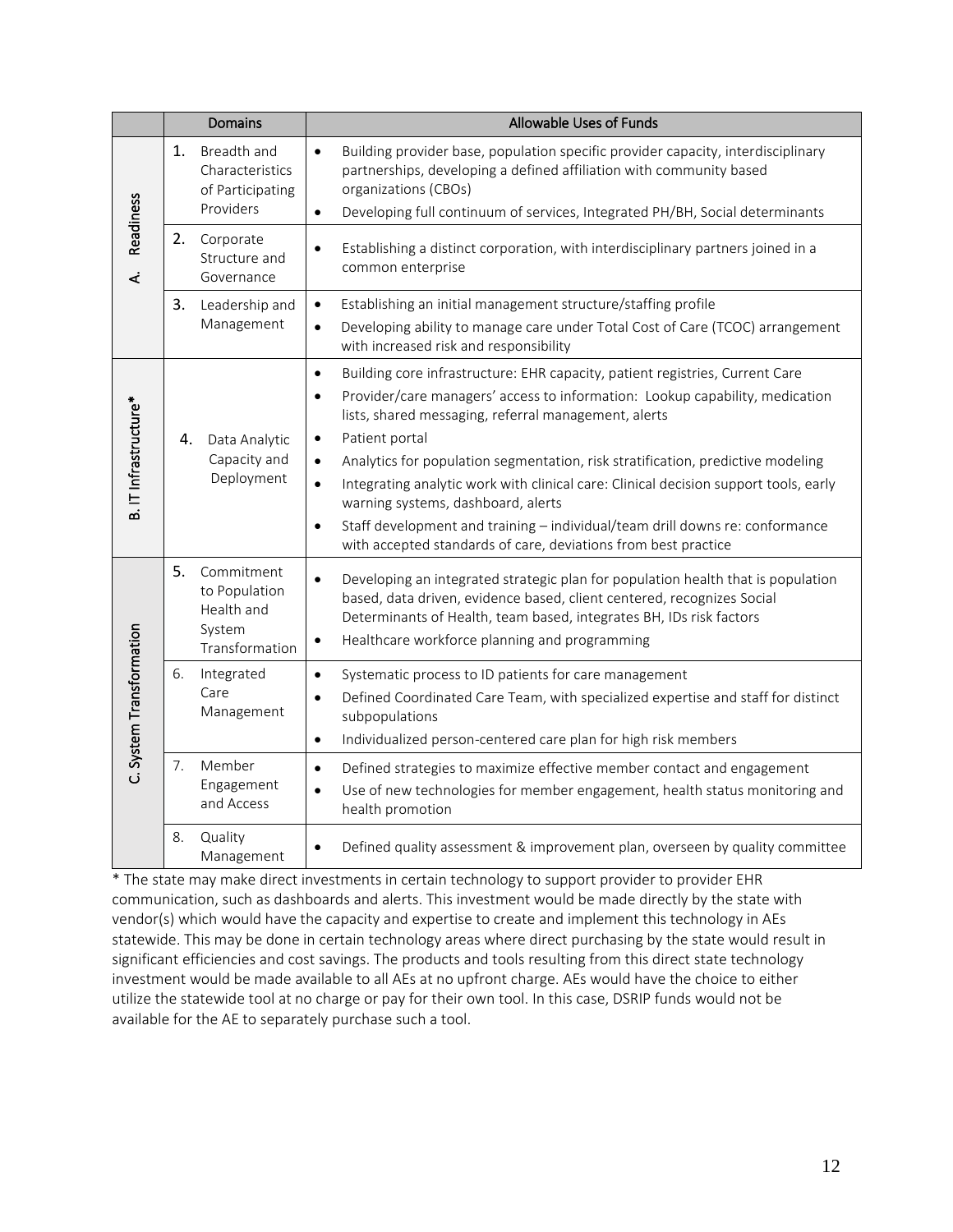Note that the allowable uses of funds specified above may not include any of the following expenditures:

- Alcoholic beverages
- Capital expenditures (unless approved in advance by EOHHS)
- Debt restructuring and bad debt
- Defense and prosecution of criminal and civil proceedings, and claims
- Donations and contributions
- Entertainment
- Fines and penalties
- Fund raising and investment management costs
- Goods or services for personal use
- Idle facilities and idle capacity
- Insurance and indemnification
- Interest expense
- Lobbying
- Marketing/member communication expense, unless approved in advance by EOHHS
- Memberships and subscription costs
- Patent costs

These non-allowable expenditures have been developed in alignment with Section 2 CFR 200 which outlines Financial Management and Internal Control Requirements for receipt, tracking and use of federal funds by non-Federal awardees, and shall be updated by EOHHS as appropriate.

#### VII. Required Performance Areas and Milestones

AEs must develop AE Specific Health System Transformation Project Plans. These plans shall specify the performance that would qualify an AE to earn incentive payments. The execution of an EOHHS qualified APM contract with the MCO shall be considered the first Performance Milestone of the HSTP Program, as shown below.

Earned funds shall be awarded by the MCO to the AE in accordance with the distribution by performance area defined in the AE specific Health System Transformation Plan, consistent with the requirements defined below:

| Performance Area                                                                                                   | <b>Minimum Milestones</b>                                                                                                                                                                                                                                                                                                                                                                                                        | Program<br>Year 1 |
|--------------------------------------------------------------------------------------------------------------------|----------------------------------------------------------------------------------------------------------------------------------------------------------------------------------------------------------------------------------------------------------------------------------------------------------------------------------------------------------------------------------------------------------------------------------|-------------------|
| Developmental<br>Milestones:<br><b>Fixed Percentage</b><br><b>Allocations Based</b><br>on Specific<br>Achievements | Execution of an EOHHS qualified APM contract with the MCO, including<br>$\bullet$<br>performance milestones agreed upon by both parties<br>Detailed Health System Transformation Project Plan, including a<br>٠<br>specified set of Core Projects, and a proposed Infrastructure<br>Development Budget by Project and Domain in accordance with state<br>specified template<br>Agreement with SDOH, BH, and/or SUD Provider<br>٠ | 35%               |